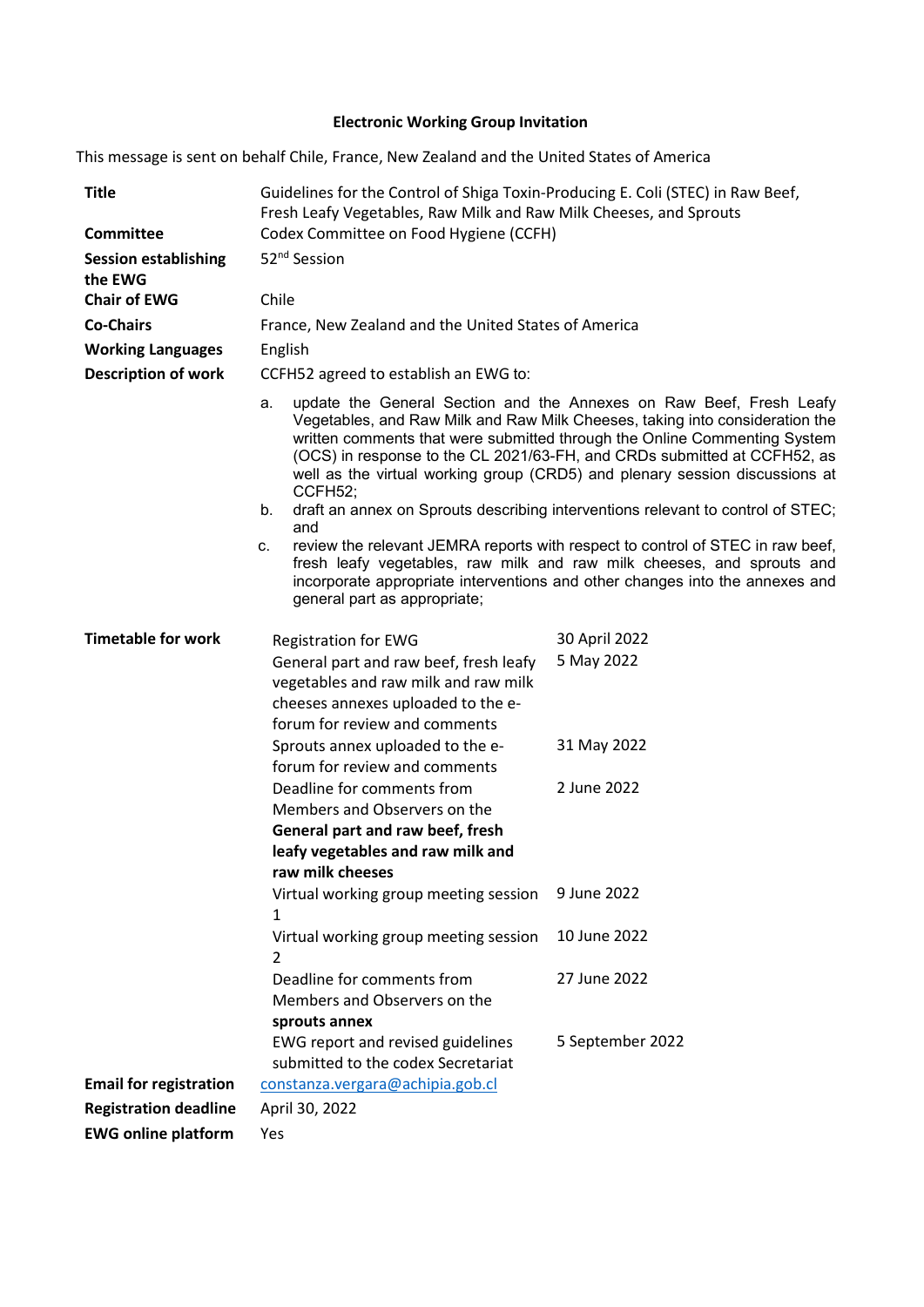Codex Members and Observers are invited to register their experts for this Electronic Working Group. When there is more than one expert, each country or observer organization shall designate **one** as the official representative to participate in the EWG.

Applications should be sent through the Codex Contact Point (CCP) of the member or recognized observer organization in an email detailing:

- participant's name
- official title or position
- organization or country
- email address.

### The EWG platform

Link[: http://forum.codex-alimentarius.net/index.php](http://forum.codex-alimentarius.net/index.php)

### **Usergroup name: CCFH-STEC2022**

The platform will require members to login. New participants to the platform should first register. [\(online](http://forum.codex-alimentarius.net/viewtopic.php?f=13&t=11)  [guide,](http://forum.codex-alimentarius.net/viewtopic.php?f=13&t=11) [video tutorial\)](https://youtu.be/EJn9k7wNSwk)

The EWG chair will give participants access to the usergroup online once they have verified their credentials so please ensure that you follow the procedure for applications and email the chair through your CCP even if you are already registered on the platform. Once your CCP has sent your application you can request to join the EWG usergroup directly on the platform. You do not need to create a new registration if you have previously used the platform.

### Technical support

For all technical assistance regarding the platform please contact the platform administrator (Codex Secretariat) using the [Contact link](http://forum.codex-alimentarius.net/) on the platform homepage or via [codex@fao.org.](mailto:codex@fao.org)

### Programme and timeline

The work programme and timelines will be circulated to members of the EWG soon after its establishment.

We look forward to your participation.

## **Constanza Vergara E. Chair eWG**

Chilean Food Safety and Quality Agency Ministry of Agriculture Chile

| <b>William Shaw</b><br><b>Co-Chair eWG</b> |
|--------------------------------------------|
|                                            |
| <b>United States</b>                       |
|                                            |

**Delphine Sergentet Co-Chair eWG** VetAgro Sup France

**Marion Castle Cook** Roger Cook